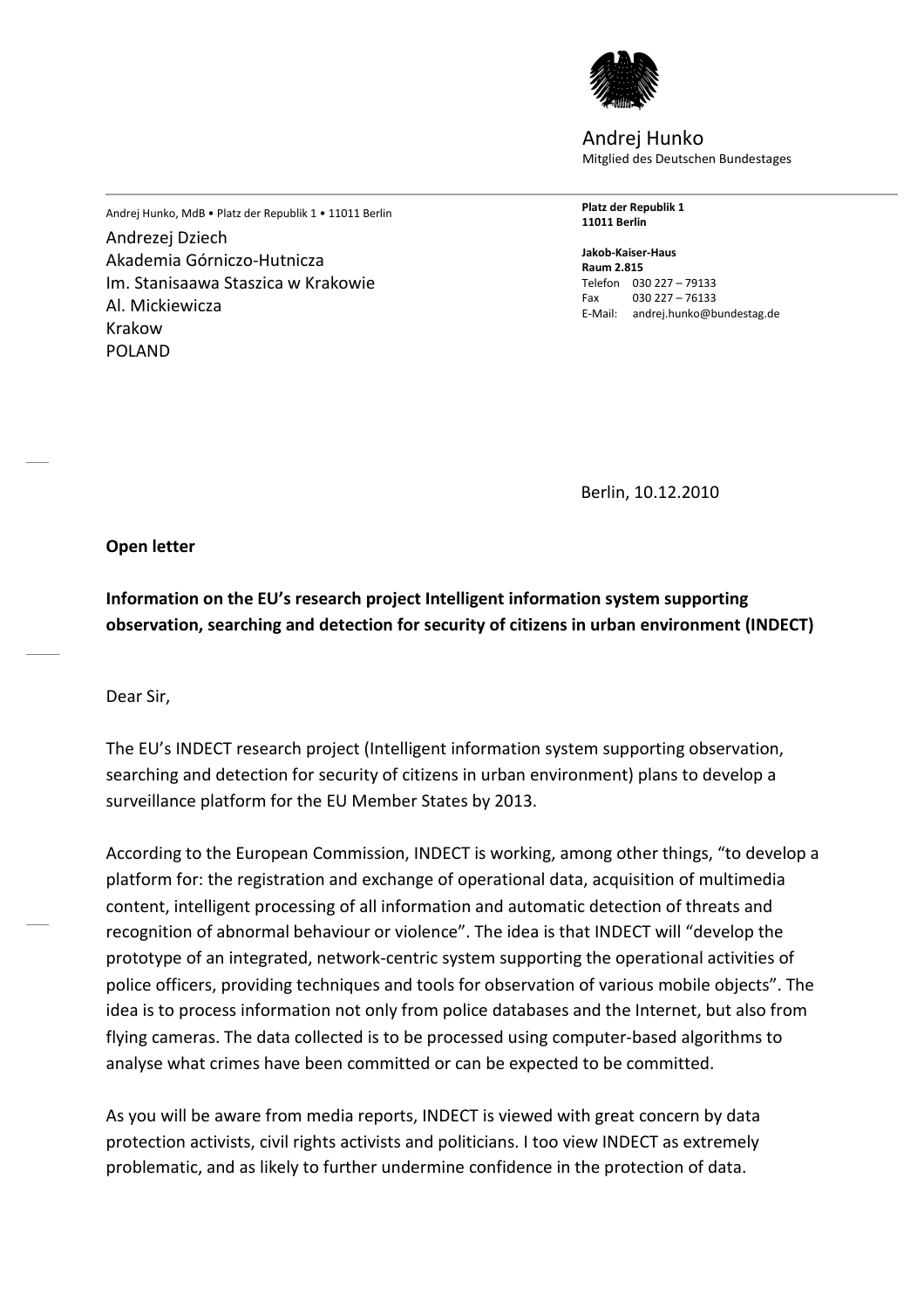

Andrej Hunko Mitglied des Deutschen Bundestages

Seite 2 von 6 Seiten des Schreibens vom 09.12.2010

The European Commission is not prepared to provide detailed information on INDECT, and the parliaments of the 27 Member States are unable to exercise adequate parliamentary oversight. The parliamentary question which I put to the German Federal Government on this subject revealed a profound lack of knowledge about the research project. In addition, the Federation Government was unable to explain the discrepancy between the INDECT project goals which you have declared and the information provided by the Commission.

The INDECT Ethics Board, too, recently decided to withhold selected documents in future, since the project had often been misunderstood in the past. Information which might pose a threat to "national security" is to be kept secret – though the term "national security" is not defined.

I am concerned about these practices, which I view as ethically problematic, and I call on you to revise the decision.

In order to allow parliamentary oversight of the project, I would be grateful if you could answer the enclosed questions as soon as possible.

Please confirm the receipt of this letter.

Yours sincerely,

A. Lulo

Andrej Hunko, Member of the German National Parliament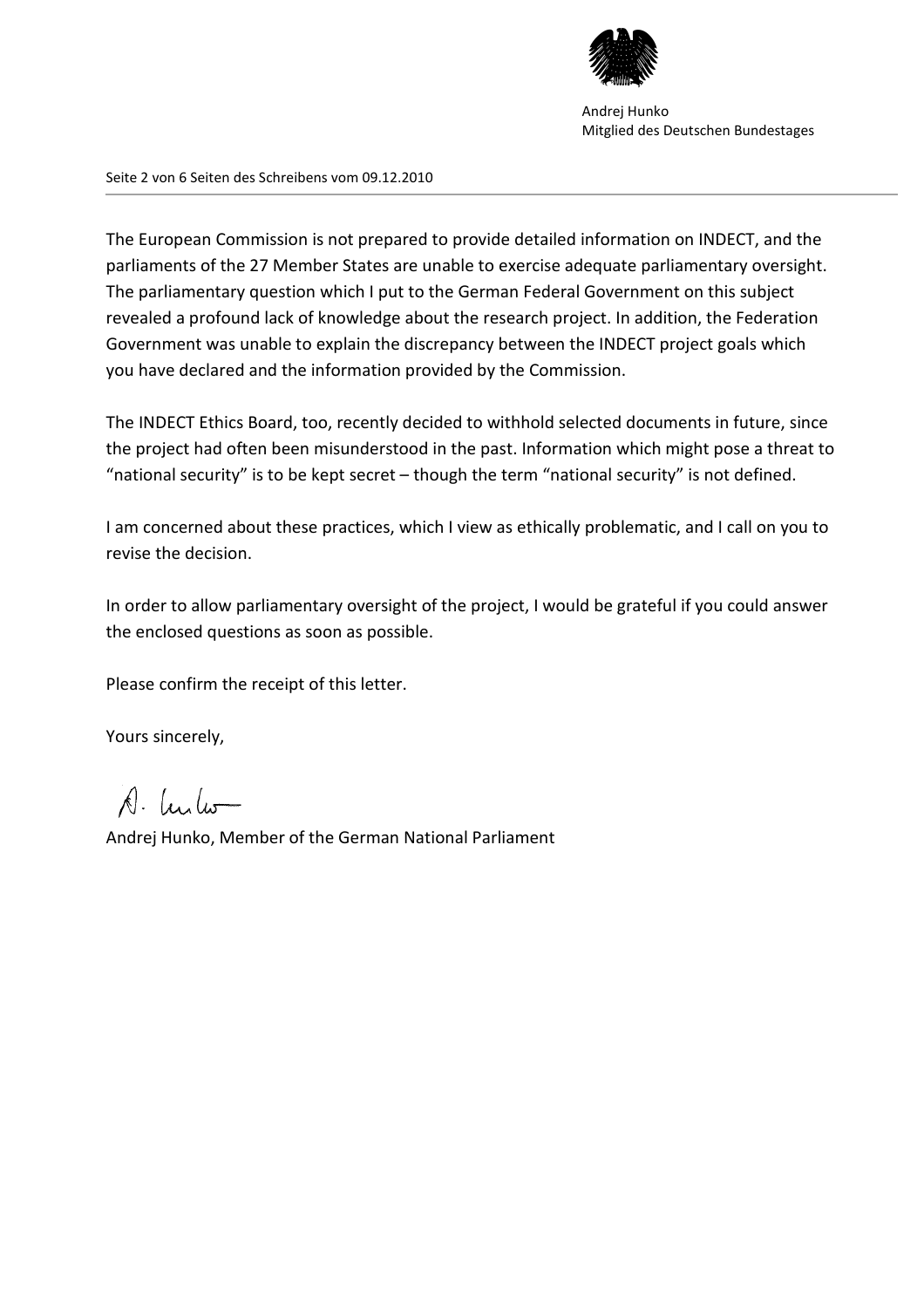

## **Appendix**

- 1. What other research projects from the European Union or its Member States, in particular from Poland, are directly or indirectly integrated into the overall INDECT programme or have provided findings for the project?
- 2. Does cooperation or an exchange of information take place between INDECT and the EU projects SUBITO and ADABTS and, if so, what form does this cooperation take?
- 3. What is the relationship between the Polish research project INSIGMA (Intelligent Information System for Detection and Recognition) at Krakow university and INDECT?
- 4. What "new, advanced and innovative algorithms and methods aimed at combating terrorism and other criminal activities affecting the security of European citizens", as they were described by the Commission, are to be developed within INDECT?
- 5. What are the criteria and development goals for the quality of the automatic predictions and classifications of persons and suspicious behaviour carried out by the various INDECT components?
- 6. How, in concrete terms, is INDECT to "promote the availability of novel know-how and technologies to enhance the security of citizens"?
- 7. What is meant by the terms "relationship mining" and "Social Network Analysis" used on the INDECT website?
- 8. How is the statement contained in an INDECT presentation (c.f. http://europolice.noblogs.org/gallery/3874/Expectations\_of\_end\_users.pdf) on "utilizing resources available now and in the close future" to be understood?
- 9. What is meant by the "intelligent processing" of all information on which INDECT is carrying out research, referred to by the Commission on 3 May 2010?
- 10. Did a problem analysis or assessment of security needs take place before the beginning of the INDECT project, or before the decision was taken to include the project in FP7?
- 11. Is it true that INDECT is to be used or tested during the 2012 UEFA cup in Poland, as announced by the INDECT project leader Andrzej Czyżewski in 2008 to German journalists? If so, in what way will the visitors captured on film be informed of this fact and what measures can those affected take to protect their right to privacy?
- 12. When and where are the audio sensors also mentioned by Dziech in 2008, which, according to press reports, are to analyse fan chants for threatening pitches in people's voices, to be tested?
- 13. During what period, and precisely where, are further tests to be carried out in public places in Poland, the Czech Republic and other countries (please list the planned tests with reference to the individual 10 Work Packages)?
- 14. Is it correct that INDECT is allowed to access surveillance-camera material from the Warsaw Palace of Culture and Science, the Warsaw metro, the Poznan Lawica airport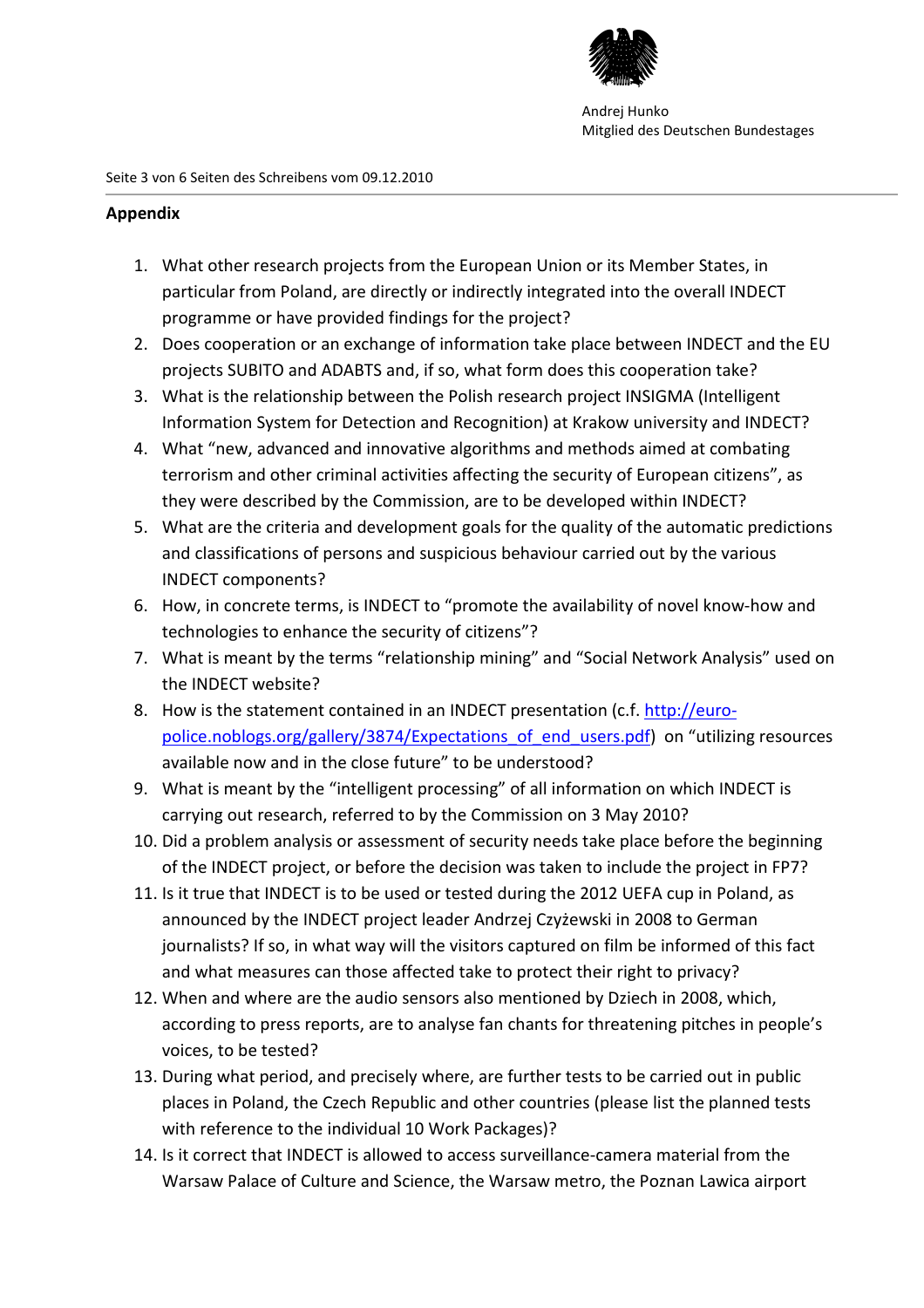

Seite 4 von 6 Seiten des Schreibens vom 09.12.2010

and the University of Science and Technology in Krakow? How are those subject to surveillance informed of the fact that data on them is being automatically processed (even if this is only for test purposes) and possibly compared with information from other databases?

- 15. What measures can those affected take to protect their privacy rights?
- 16. When and where have flying cameras been tested, or are being tested, in public spaces and what systems and concepts are used in this context?
- 17. How can the tests announced (including at EURO 2012) be reconciled with the statement made by the European Commission on 8 July 2010, that "In the project, no actual (operational) data will be used nor recorded during the INDECT project. Only experimental data will be collected for trial purposes"?
- 18. In its answer to a written question, the Commission states that "If personal data are processed then this must be done fairly, for specified purposes and on the basis of the consent of the person concerned or some other legitimate basis laid down by law". How is this to be applied with regard to the planned tests?
- 19. The Commission also stresses that everyone has the right to access personal data and the right to have it rectified. How can this right be exercised?
- 20. What is the "independent authority" referred to, which is intended to control compliance with these rules?
- 21. Who was involved in developing the definition of the "suspicious behaviour" which is to be assessed in the INDECT framework?
- 22. What were the procedures followed in developing this definition and who ultimately took the decision concerning the definition of "suspicious behaviour"
- 23. Which sections of the "Homeland Security Services" mentioned on the INDECT website are intended to be the target group for the completed INDECT platform?
- 24. How are "European citizens" to benefit from INDECT, as stated on the INDECT website?
- 25. How expensive was the INDECT promotional video, which, according to Patrick Hasenfuß , was shown for the first time by the German firm PSI Transcom in Stockholm at the European Security Research Conference? Who commissioned the video and who made it?
- 26. According to the information available to the Federal Government, which industrial partners have been invited to carry out the market studies for the introduction of the technology developed into the day-to-day work of the police?
- 27. How are the market studies announced on the INDECT website and the presentation of INDECT findings at conferences to be viewed against the background of the answer given by the European Commission on 8 July to a parliamentary question, in which it states that "The outcome of the project will be a technology demonstration prototype/test-bed rather than a production phase product" ?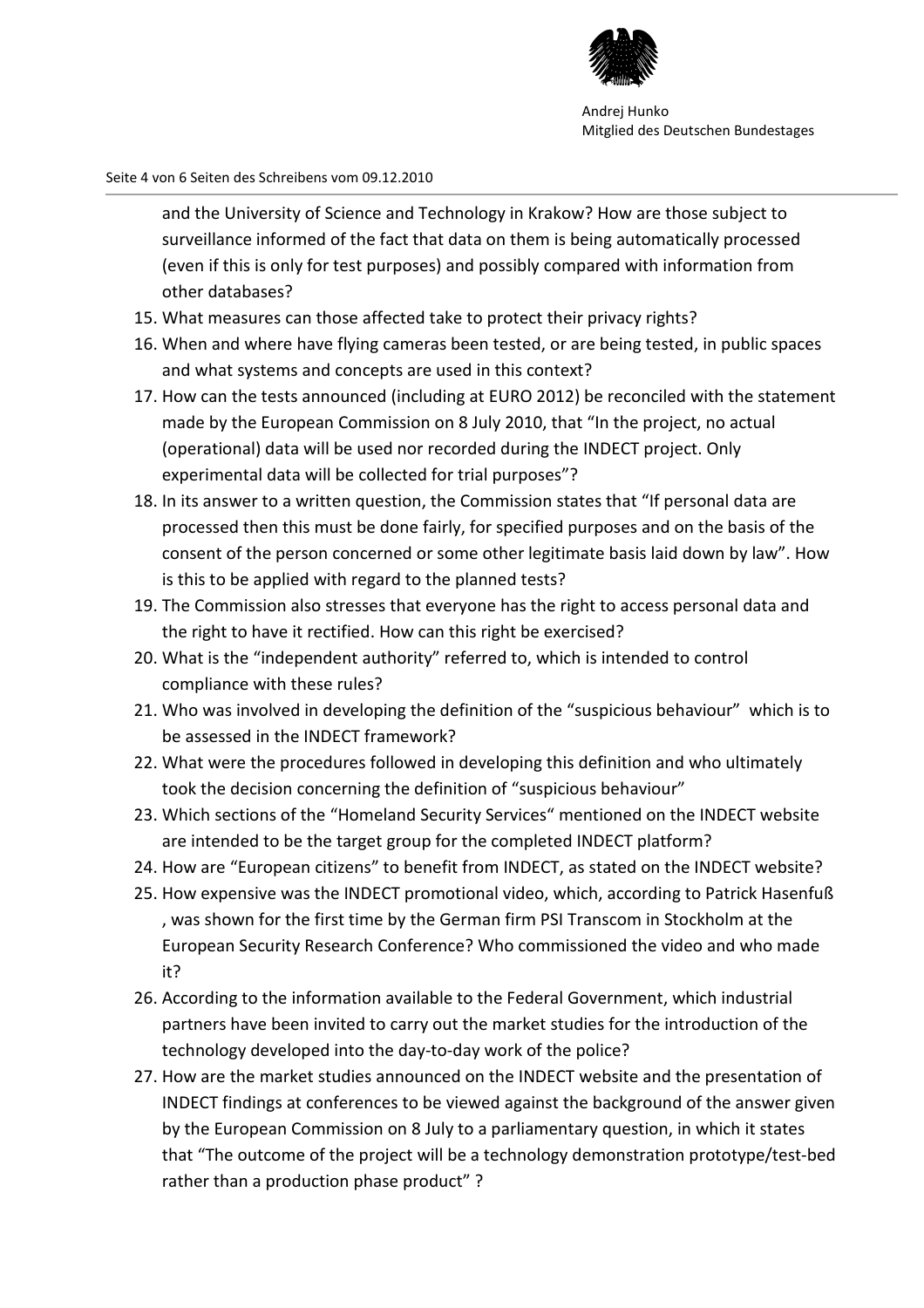

Seite 5 von 6 Seiten des Schreibens vom 09.12.2010

- 28. How can the obvious discrepancy concerning the project's goals be explained?
- 29. Does the announcement of a workshop for the "intelligence community" on the INDECT website mean that European intelligence services are also viewed as end users?
- 30. Who is to be responsible for the training courses for police officers to "familiarize them with the system" and how are the training courses to be financed?
- 31. Apart from the partners named on the website at http://www.indectproject.eu/indect-partners – have any other firms, universities or public institutions from other countries contributed to INDECT?
- 32. When was the Ethics Board established and on whose initiative was it set up?
- 33. What is the current composition of the Ethics Board in terms of its members and the organisations to which they belong?
- 34. Is it correct that it is the participants in the INDECT project themselves who decide on the composition of their Ethics Board?
- 35. If this is not the case, how are the members appointed?
- 36. What safeguards exist to ensure that the Ethics Board is sufficiently critical in assessing the project and, in particular, has the necessary independence to do so?
- 37. How is the Ethics Board which may not be independent to access the information it needs "to report to the Commission on potential improper use of research results", as stated by the Commission in its answers to parliamentary questions E-1332/10 and E-1385/10?
- 38. What possibilities does the Ethics Board have to intervene in the INDECT Project? How is the following statement made by the AGH University, which is leading the project, to be understood: "all products must fulfill the obligations put on us by both national and European law regulations, however when we face a new legal challenge we have the possibility of legal initiative" (cf. http://euro-

police.noblogs.org/gallery/3874/Expectations of end users.pdf)?

- 39. Should the statement be understood to mean that, where INDECT violates laws or regulations, they should simply be changed?
- 40. Which documents or pieces of information to be kept secret by the Ethics Board in the future might damage the project's reputation? What kind of "national and public security", which is not specified further, would be at risk were this information to be published?
- 41. In view of INDECT's desire to provide the investigative authorities with a "maximum amount of relevant information available", how are principles like privacy or data minimisation adhered to?
- 42. Does the statement quoted on the website in the "Ethical Issues" section "if you have done nothing wrong, you have nothing to fear" – represent the stance of the Ethics Board, particularly with regard to the principle of "privacy by design"?